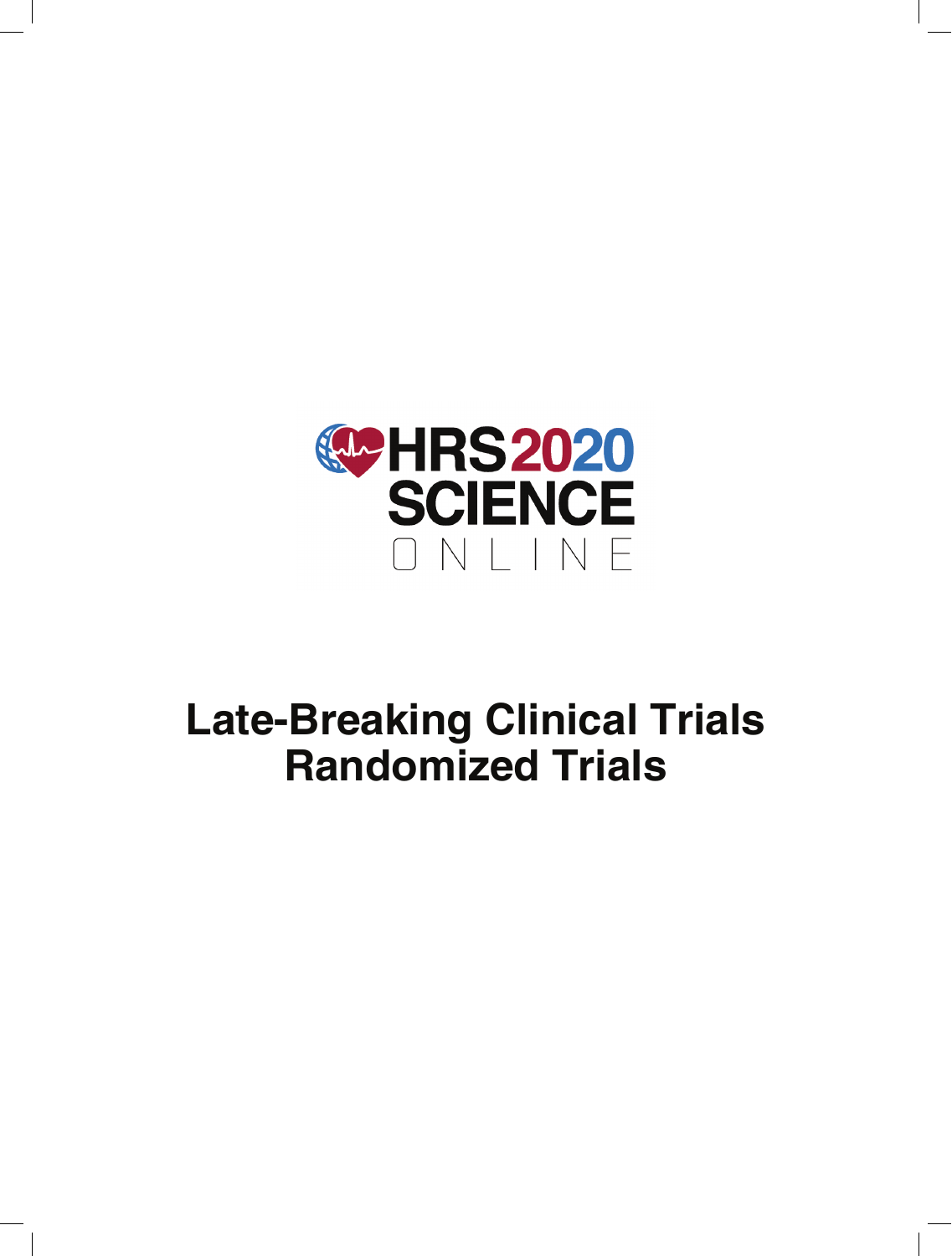# **D-LBCT01 Late-Breaking Clinical Trials Randomized Trials**

# **CHAIR:**

Andrew D. Krahn, MD, FHRS. *Division of Cardiology, University of British Columbia, Vancouver, BC, Canada*

#### **COMMENTATOR:**

Sana M. Al-Khatib, MD, MHS, FHRS, CCDS. *Duke University Medical Center, Durham, NC*

#### **COMMENTATOR:**

Eric N. Prystowsky, MD, FHRS. *St. Vincent Hospital and Health Center, Indianapolis, IN*

#### **D-LBCT01-01**

# **ETRIPAMIL NASAL SPRAY FOR ACUTE TERMINATION OF SPONTANEOUS EPISODES OF PAROXYSMAL SUPRAVENTRICULAR TACHYCARDIA (NODE-301)**

Bruce S. Stambler, MD, FHRS, Francis Plat, MD, Philip T. Sager, MD, Jose M. Dizon, MD, Silvia Shardonofsky, MD and A. John Camm, MD, FHRS. Piedmont Heart Institute, Atlanta, GA, Milestone Pharmaceuticals, Montreal, QC, Canada, Stanford University, Palo Alto, CA, Columbia University, New York, NY, St. George's University of London, London, United Kingdom

**Introduction:** Etripamil is a rapid onset of action, short-acting L-type calcium channel blocker formulated for intranasal administration. Etripamil nasal spray (NS) is being developed to terminate paroxysmal supraventricular tachycardia (PSVT). The NODE-1 dose-ranging study demonstrated efficacy and safety of etripamil NS 70 mg for termination of SVT induced in patients in EP laboratories. The NODE-301 study tested the hypothesis that etripamil NS 70 mg is superior to and safe compared with placebo in terminating spontaneous, sustained episodes of PSVT when self-administered outside a healthcare environment.

**Methods:** NODE-301 is a pivotal Phase 3, multicenter, event-driven study evaluating the efficacy and safety of etripamil NS 70 mg when taken for termination of a spontaneous episode of PSVT. The primary efficacy endpoint is time to conversion of a positively-adjudicated PSVT episode after study drug administration. NODE-301 enrolled 431 subjects (≥18 years of age) with an ECG-documented history of sustained PSVT at 77 US and Canadian sites. Following screening, subjects self-administered an etripamil NS 70 mg test dose at the investigational sites in sinus rhythm while their rhythm and blood pressure were monitored for 30 minutes. Subjects who successfully passed the test dose (n=419) were randomized to self-administer etripamil NS 70 mg or placebo NS for treatment of PSVT that occurred outside the hospital or emergency room. Study drug treatment group assignment was double-blinded and randomized in a 2:1 ratio (etripamil:placebo). At enrollment, 40% of subjects also were taking chronic prophylactic oral drug

therapy (e.g., beta-blocker, verapamil or diltiazem) for PSVT. **Applications:** During follow-up (median 39 days), 198 subjects experienced symptoms of PSVT and proceeded to apply a cardiac monitoring system to their chest to record their ECG rhythm. Subjects then performed a vagal maneuver to try to terminate the episode. If PSVT symptoms persisted, subjects then self-administered etripamil 70mg or placebo intranasally while seated with their head upright. A positively-adjudicated, vagal-maneuver refractory episode of PSVT occurred in 156 subjects (median age 60 years, 64% female) who administered NS during spontaneous, sustained PSVT.

**Next Steps/Future:** NODE-301 is the first trial testing whether a novel NS, containing the calcium-channel blocker etripamil, is effective and safe for acute termination of PSVT when self-administered by individuals experiencing their tachyarrhythmias in a medically-unsupervised setting. Primary and key secondary clinical endpoints will be presented. NODE-301 may have important implications regarding the treatment paradigm for acute management of PSVT.

## **D-LBCT01-02**

#### **A RANDOMIZED TRIAL OF SUBCUTANEOUS VERSUS TRANSVENOUS DEFIBRILLATOR THERAPY: THE PRAETORIAN TRIAL**

Reinoud Knops, MD, PhD, Louise R.A. Olde Nordkamp, MD, PhD, Peter Paul Delnoy, MD, PhD, Lucas V.A. Boersma, MD, PhD, Juergen Kuschyk, MD, PhD, Mikhael F. El-Chami, MD, FHRS, Hendrik Bonnemeier, MD, PhD, Elijah R. Behr, MA, MBBS, MD, Tom F. Brouwer, MD, PhD, Stefan Kaab, MD, PhD, Suneet Mittal, BA, MD, FHRS, Anne-Floor B.E. Quast, MD, PhD, Lonneke Smeding, PhD, Willeke van der Stuijt, MD, Anouk de Weger, MSc, Koen C. de Wilde, MD, Sergio Richter, MD, Joris R. de Groot, MD, PhD, Kirsten M. Kooiman, Pier D. Lambiase, MD, PhD, Petr Neuzil, MD, Tim R. Betts, MD, PhD, Martin C. Burke, DO, Jan G.P. Tijssen, MD, PhD and Arthur A.M. Wilde, MD, PhD. Amsterdam University Medical Centers, Amsterdam, Netherlands, Isala Hospital, Zwolle, Netherlands, St. Antonius Hospital, Nieuwegein, Utrecht, Netherlands, Universitatsklinikum Mannheim, Mannheim, Germany, Emory University, School of Medicine, Atlanta, GA, Medical University Luebeck, Luebeck, Germany, St. George's University of London, London, United Kingdom, Ludwig Maximilians University Hospital, Munich, Germany, The Valley Hospital, New York, NY, Heart Center - University of Leipzig, Leipzig, Germany, Barts Heart Centre, London, London, United Kingdom, Na Homolce Hospital, Prague, Czech Republic, Oxford University Hospitals NHS Trust, Oxford, United Kingdom, CorVita Science Foundation, Chicago, IL

**Introduction:** Complications related to the transvenous lead remain a concern among patients treated with a transvenous implantable cardioverter-defibrillator (TV-ICD). The subcutaneous ICD (S-ICD) was designed to reduce lead-related complications by utilizing an entirely extrathoracic placement of the system, circumventing the heart and vasculature. No randomized, controlled trials that compare the two therapies have been published to date.

**Methods:** We conducted an investigator-initiated, interna-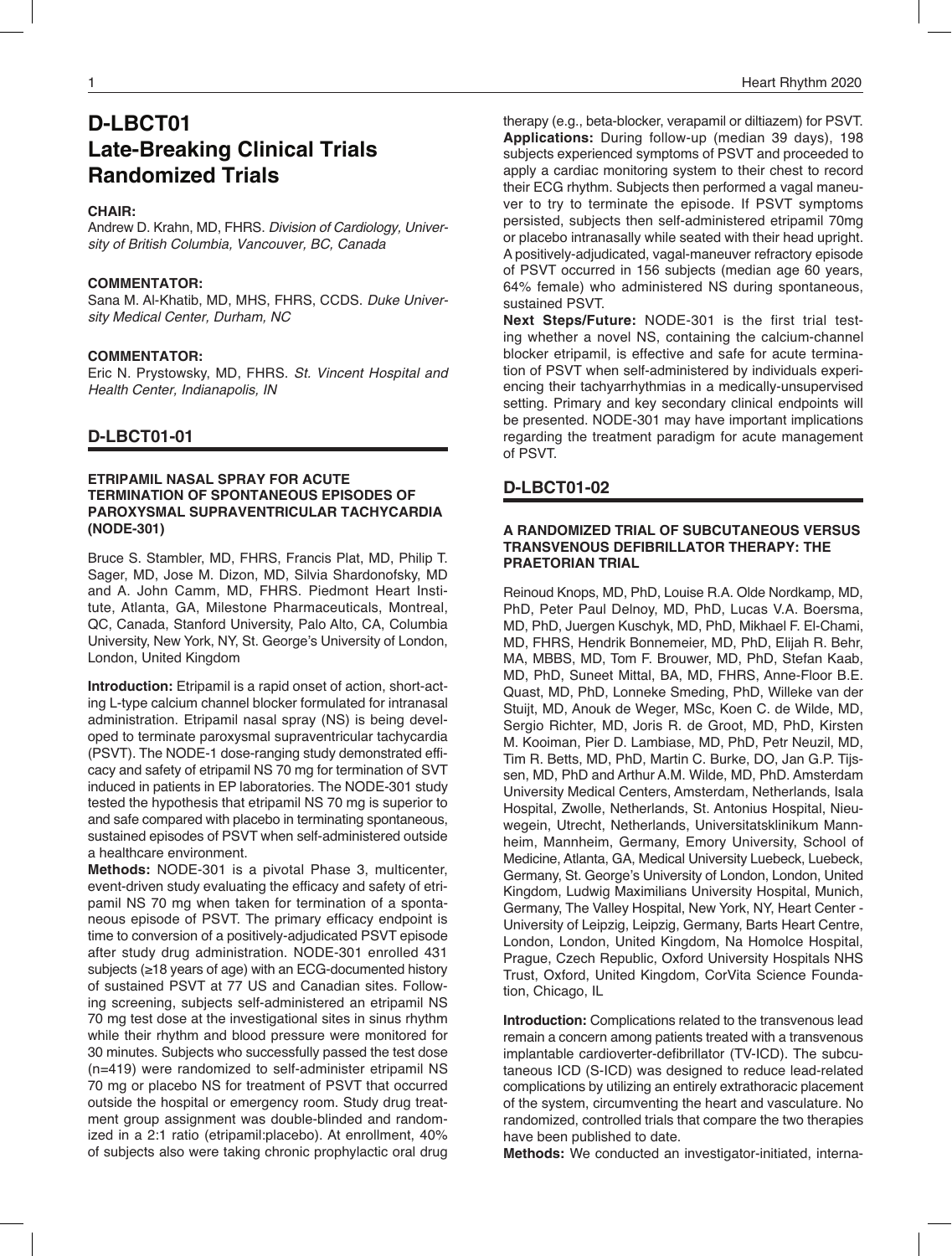tional, multicenter, randomized, noninferiority trial (PRAE-TORIAN; ClinicalTrials.gov number, NCT01296022) in which patients with a class I or IIa indication for ICD therapy and without the need for bradycardia, cardiac resynchronization or antitachycardia pacing were assigned to receive either an S-ICD or a TV-ICD. The primary end point of the trial was a composite of device-related complications and inappropriate shocks during a median follow-up of 4 years, and an upper 95% confidence limit of 1.45 for the hazard ratio of the primary end point was used to test for noninferiority. Secondary end points included death from any cause (including sudden cardiac death) and appropriate ICD therapy.

**Applications:** A total of 849 patients (426 S-ICD and 423 TV-ICD) were randomized in the trial, with similar baseline characteristics in the two groups. The trial population was 20% female, with a median age of 63 years (55―70 years), and 69% had ischemic cardiomyopathy with a median left ventricular ejection fraction of 30% (25―35%). Outcome data of the primary and secondary end points will be presented in the Late Breaking Clinical Trial session.

**Next Steps/Future:** Recommendations on S-ICD implantation in United States and European guidelines are based on nonrandomized trials. PRAETORIAN is the first randomized, clinical trial to evaluate the safety and efficacy of the S-ICD as compared with the TV-ICD and provides further evidence to define the role of subcutaneous defibrillation in the prevention of sudden cardiac death in patients with conventional primary and secondary prevention ICD indications.

#### **D-LBCT01-03**

#### **CONVERGENCE OF EPICARDIAL AND ENDOCARDIAL RF ABLATION FOR THE TREATMENT OF SYMPTOMATIC PERSISTENT AF**

David B. De Lurgio, MD, FHRS, Karl J. Crossen, MD, Jaswinder S. Gill, MD, Christopher Blauth, MD, FRCS, Saumil R. Oza, MD, Anthony R. Magnano, MD, FHRS, Michael Halkos, MD, Faraz Kerendi, MD, David R. Tschopp, MD, FHRS, Tyler Taigen, MD and Hugh Calkins, MD, FHRS, CCDS. Emory Saint Joseph's Hospital, Atlanta, GA, Cardiology Assoc of Northern Mississippi, Tupelo, MS, Guys/St. Thomas Hospital, London, England, United Kingdom, Guy's and St. Thomas Hospital, London, United Kingdom, St. Vincent's Cardiology, Jacksonville, FL, St. Vincent's Cardiology, Ponte Vedra Beach, FL, Emory Saint Joseph's Hospital, Atlanta, GA, Cardiothoracic and Vascular Surgeons, Austin, TX, Texas Cardiac Arrhythmia, Austin, TX, Summa Cardiovascular Institute, Akron, OH, Johns Hopkins Hospital, Baltimore, MD

**Introduction:** The effectiveness of catheter ablation for persistent and longstanding persistent AF (PsAF) is limited and has led to the development of hybrid epicardial/endocardial ablation techniques to achieve a more comprehensive lesion set with durable transmural lesions. A prospective randomized comparison of these approaches has not been performed. CONVERGE (NCT01984346) is the first prospective, multi-center, randomized controlled trial to evaluate safety and effectiveness of minimally invasive combined epicardial/endocardial ablation (Convergent) compared to standalone endocardial catheter ablation (Control) for the

2 Heart Rhythm 2020

#### treatment of PsAF.

**Methods:** PsAF patients, >18 to <80 years, refractory to class I/III AADs were randomized 2:1 to Convergent Vs Control at 27 sites (US and UK). Unlike other PsAF ablation trials, CONVERGE imposed no limits on the duration of AF and allowed left atrial sizes up to 6cm, making it the only ablation trial thus far to include a substantial portion of patients with longstanding persistent AF. Primary effectiveness was freedom from AF/AFL/AT absent new or increased dosage of previously failed class I/III AADs through 12-mo. In addition to ECGs at each visit, a 24-hr holter at 6-mo and 12-mo was performed. Primary safety was incidence of major adverse events (MAE) within 30 days of the Convergent procedure.

**Applications:** One hundred fifty-three patients (102 Convergent, 51 Control) were treated. The baseline characteristics were similar (Convergent Vs Control, Age: 63.7 Vs 65.1 yrs, Male: 78% Vs 53%, BMI: 33 Vs 35.1). The mean (min, max) years since PsAF diagnosis were 4.4 (0.5, 26.0) Vs 4.5 (0.6, 26.0) yrs. The primary effectiveness hypothesis of superiority of Convergent over Control was achieved (Table 1). The primary safety endpoint was achieved. The MAE rate of 7.8% (8/102) was lower than the prespecified point estimate (12%). No deaths or AE fistula occurred. All but one MAE resolved without sequela.

**Next Steps/Future:** The Convergent procedure combining epicardial and endocardial ablation has acceptable safety and provides superior effectiveness as compared to the standalone endocardial catheter ablation for the treatment of PsAF.

| <b>Table 1: Effectiveness endpoints</b>                                                                                                                         |                                       |                                                    |                                      |             |
|-----------------------------------------------------------------------------------------------------------------------------------------------------------------|---------------------------------------|----------------------------------------------------|--------------------------------------|-------------|
| Parameter                                                                                                                                                       | Convergent ablation arm               | Standalone<br>endocardial catheter<br>ablation arm | Difference<br>(Convergent - Control) | p-<br>value |
| Freedom from AF/AFL/AT from 3-month<br>blanking period through the 12-months*<br>without imputation of missing data as failure<br>n%, (95% Confidence Interval) | 67.7% (67/99)<br>$(58.5\% - 76.9\%)$  | 50.0% (25/50)<br>$(36.1\% - 63.9\%)$               | 17.7%<br>In favor of<br>Convergent   | 0.036       |
| Freedom from AF/AFL/AT from 3-month<br>blanking period through the 12-months* with<br>imputation of missing data as failure<br>n%. (95% Confidence Interval)    | 65.7% (67/102)<br>$(56.5\% - 74.9\%)$ | 49.0% (25/51)<br>$(35.3\% - 62.7\%)$               | 16.7%<br>In favor of<br>Convergent   | 0.047       |
| >90% burden reduction at 12 months*<br>n%. (95% Confidence Interval)                                                                                            | 80% (60/75)<br>$(70.9\% - 89.1\%)$    | 56.8% (25/44)<br>$(42.2\% - 71.5\%)$               | 23.2%<br>in favor of<br>Convergent   | 0.007       |
| Freedom from AF through 12 months *<br>n%. (95% Confidence Interval)                                                                                            | 71% (72/102)<br>$(61.7\% - 79.4\%)$   | 51% (26/51)<br>$(37.3\% - 64.7\%)$                 | 20.0%<br>in favor of<br>Convergent   | 0.017       |

AADs: anti-arrhythmic drugs; AF: atrial fibrillation; AFL: atrial flutter; AT: atrial tachycardia

# **D-LBCT01-04**

#### **PERSISTENT ATRIAL FIBRILLATION ABLATION WITH A CONTACT FORCE SENSING CATHETER: THE PROSPECTIVE MULTICENTER PRECEPT TRIAL**

Moussa Mansour, MD, FHRS, Hugh Calkins, MD, FHRS, CCDS, Jose Osorio, MD, FHRS, Scott J. Pollak, MD, Daniel P. Melby, Francis E. Marchlinski, MD, FHRS, Charles A. Athill, MD, FHRS, M. Craig Delaughter, Anshul M. Patel, MD, FHRS, Philip J. Gentlesk, MD, FHRS, J. Brian DeVille, MD, FHRS, Laurent Macle, MD, FHRS, Kenneth A. Ellenbogen, MD, FHRS, Srinivas R. Dukkipati, MD, FHRS, Vivek Y. Reddy, MD and Andrea Natale, MD, FHRS. Massachusetts General Hospital, Boston, MA, Johns Hopkins Hospital, Baltimore, MD, Arrhythmia Institute at Grandview, Birmingham, AL, Central Florida Cardiology, Orlando, FL, Minneapolis Heart Institute at Abbott Northwestern Hospital, Minneapolis, MN, Hospital of the University of Pennsylvania, Cardiac Electrophysiology, Philadelphia, PA, San Diego Cardiac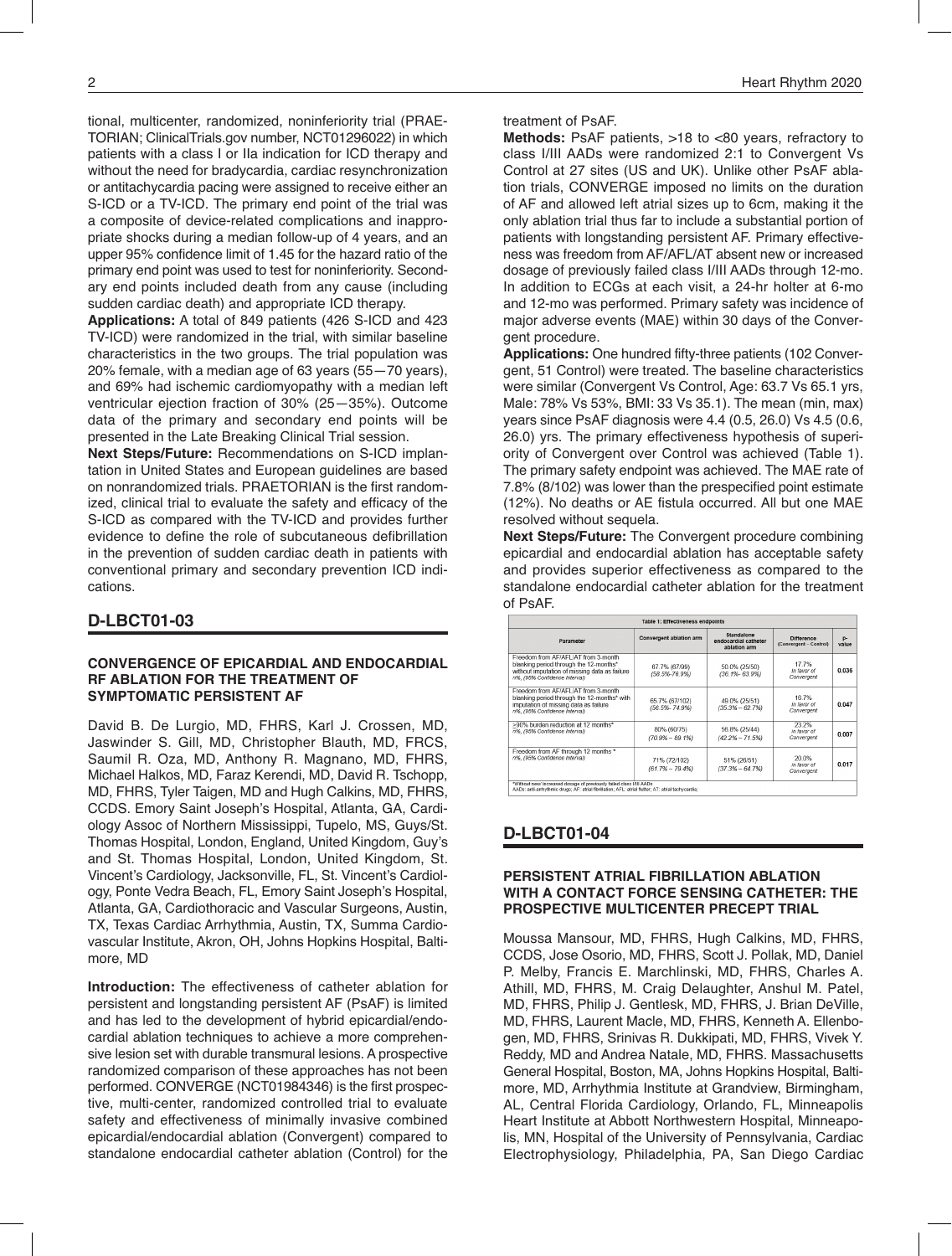Center, San Diego, CA, Baylor Scott & White Heart and Vascular Hospital, Fort Worth, TX, Emory University, Atlanta, GA, Sentara Cardiovascular Research Institute, Norfolk, VA, Baylor Scott and White Arrhythmia Management, Plano, TX, Montreal Heart Institute, Montreal, QC, Canada, VCU Medical Center, Richmond, VA, Mount Sinai Hospital, New York, NY, Icahn School of Medicine at Mount Sinai, New York, NY, Texas Cardiac Arrhythmia Institute, Austin, TX

**Introduction:** The safety and effectiveness of catheter ablation for paroxysmal AF has been well studied. In contrast, robust evidence is lacking on persistent AF (PsAF) ablation. No ablation catheter is currently approved by the FDA for PsAF. PRECEPT is the first FDA-regulated study to evaluate the safety and effectiveness of radiofrequency catheter ablation (RFA) for PsAF using a porous tip contact force (CF)-sensing catheter.

**Methods:** The prospective, multicenter, nonrandomized study was conducted at 27 US and Canadian sites and enrolled 381 patients with documented symptomatic drug-refractory PsAF. Ablation included pulmonary vein isolation with additional left-atrial targets permitted at investigators' discretion. Arrhythmia recurrences were assessed by electrocardiogram, Holter, and monthly transtelephonic monitoring for up to 15 months post-ablation, with a 3-month medication adjustment period followed by a 3-month therapy consolidation period. Primary effectiveness success was defined as freedom from documented AF/atrial tachycardia (AT)/atrial flutter (AFL) recurrence and additional 5 failure modes at 15 months. Clinical success was defined as freedom from documented symptomatic AF/AT/AFL recurrence. Patients' quality-of-life (QOL) improvement was evaluated using the Atrial Fibrillation Effect on Quality-of-Life (AFEQT) score.

**Applications:** Of the enrolled participants, 348 (70.7% male, 65.4±8.7yrs, CHA2DS2-VASc score 2.3±1.5) underwent RFA as the safety population, while 333 met eiligiblity as the effectiveness population. Primary adverse event (PAE) rate was 3.8%. At 15 months, Kaplan Meier analyses estimated the primary effectiveness of 61.7% and clinical success rate of 80.4% (Figure). Compared to pre-ablation, AFEQT composite score increased from 60.0±21.6 to 88.2±15.0 as early as 6-month post-ablation and sustained through 15-month follow-up (89.1±15.7), exceeding Clinically Important Difference (±5 points) in majority of subjects.

**Next Steps/Future:** These results demonstrate the clinical safety, effectiveness, and QOL of PsAF RFA. PAE rate was low and similar to historical data of paroxysmal AF ablation.



# **D-LBCT01-05**

#### **SMART WATCHES SIGNIFICANTLY IMPROVE ADHERENCE TO ORAL ANTICOAGULATION THERAPY AMONG PATIENTS WITH ATRIAL FIBRILLATION**

Zhan Shi, MD, Liang Shi, MD, Yanjiang Wang, MD, Lijun Zeng, MD, Ying Tian, MD and Xingpeng Liu, MD. Beijing Chao-yang Hospital, Capital Medical University, Beijing, China

**Introduction:** Long-term oral anticoagulation (OAC) therapy can significantly reduce thromboembolic complications in patients with atrial fibrillation (AF). However, adherence to therapy is a challenge for patients who receive this treatment.

**Methods:** In this multicenter, prospective randomized controlled trial, 160 patients with AF who were prescribed long-term OAC therapy were randomly divided into 2 groups: thesmart watchreminder group and the standard care group. Both groups received regular follow-up calls and were scheduled for outpatient visits. In the smart watch reminder group, OAC adherence was also ensured by a smart watch with daily intake reminders, an intake error (including delayed or missed doses) alarm, as well as an immediate telephone feedback function. The Morisky Medication Adherence Scale (MMAS-8), a self-reported adherencemeasure, and the proportion of days covered (PDC), an objective measure, were used to evaluate adherence to OAC therapy. Adherence to treatment was defined as a score of 8 on MMAS-8 or as a PDC cutoff of ≥80%.

**Applications:** To evaluate the effects of a smart watch that can send medication reminders on long-term OAC adherence in patients with AF.

**Next Steps/Future:** The demographics, CHA2DS2-VASc scores, HAS-BLED scores, comorbidities, and combined